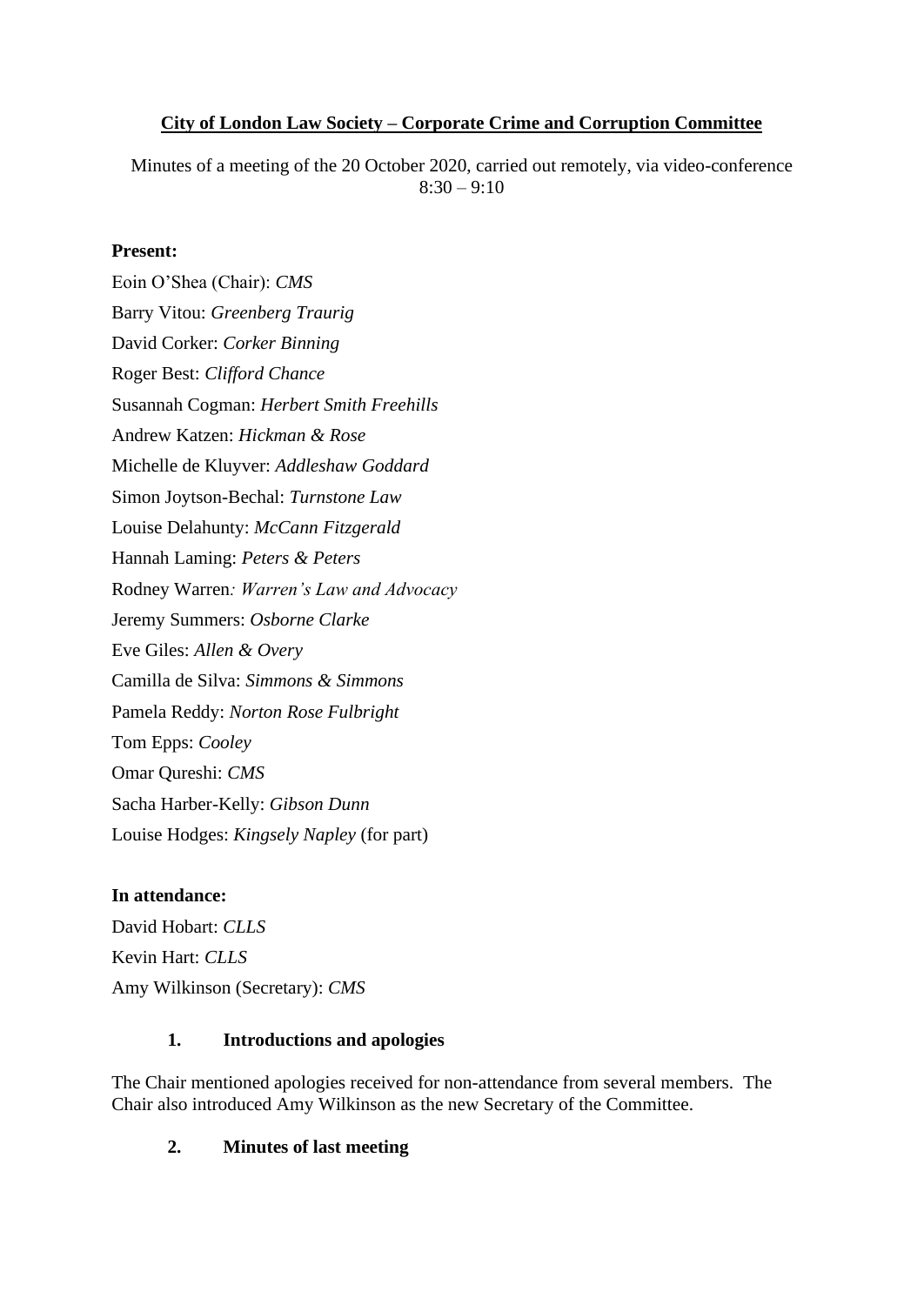The Chair apologised that the draft minutes from the previous meeting had not yet been circulated but would follow in the next week for comment.

# **3. Pre-Interview Disclosure & Interview Practices**

The issue has been on the backburner for both the SFO and the Committee given the disruption caused by the Covid-19 pandemic. However, the Chair proposed making it an agenda item for the discussions with Lisa Osofsky of the SFO during the December 2020 meeting.

# **4. Practice/Legal updates**

The Chair noted that KBR Inc. had recently appealed to the Supreme Court challenging the extraterritorial power of s.2 notices and the ability of the SFO to compel documents from overseas persons. Barry Vitou explained that a judgment was expected before Christmas.

The Chair also noted that the SFO had recently made comments on the topic of extending corporate criminal liability, which he proposed could be discussed further with representatives of the Law Commission at the next Committee meeting.

# **5. Optional judge-alone trials for fraud offences**

The Chair explained that a working group (led by David Corker) had considered the issue of optional non-jury trials for fraud offences and concluded that it was not going to recommend to the Committee that this course of action would be recommended. The working group's conclusion was not to recommend non-jury trials. There was a proposal that the working group prepare a written summary of the pros and cons discussed, as to which the WG will report.

## 6. **Law Society, Criminal Law Committee Liaison**

The Chair noted it was important to continue the dialogue and offer support to criminal defence solicitors, particularly those in the legal aid sector.

## **7. Consultations**

The Chair confirmed that the Economic Crime Levy final response had been circulated to the Committee. The Chair noted that the Law Society's response to the consultation was aligned with the approach of the Committee.

The Independent Review of Administrative Law was also discussed. The Chair proposed that the Committee did not respond to this consultation, given the review covers a range of topics, many of which are not directly within Committee members' areas of expertise. However, the Chair invited any alternative views and reminded members that they could provide an individual response, if necessary.

## **8. External Guest Speakers**

The Chair encouraged members to attend the next meeting on 24 November 2020, which would be attended by Sir Nick Green (Chair) and Professor Penny Lewis (Commissioner for Criminal Law) of the Law Commission.